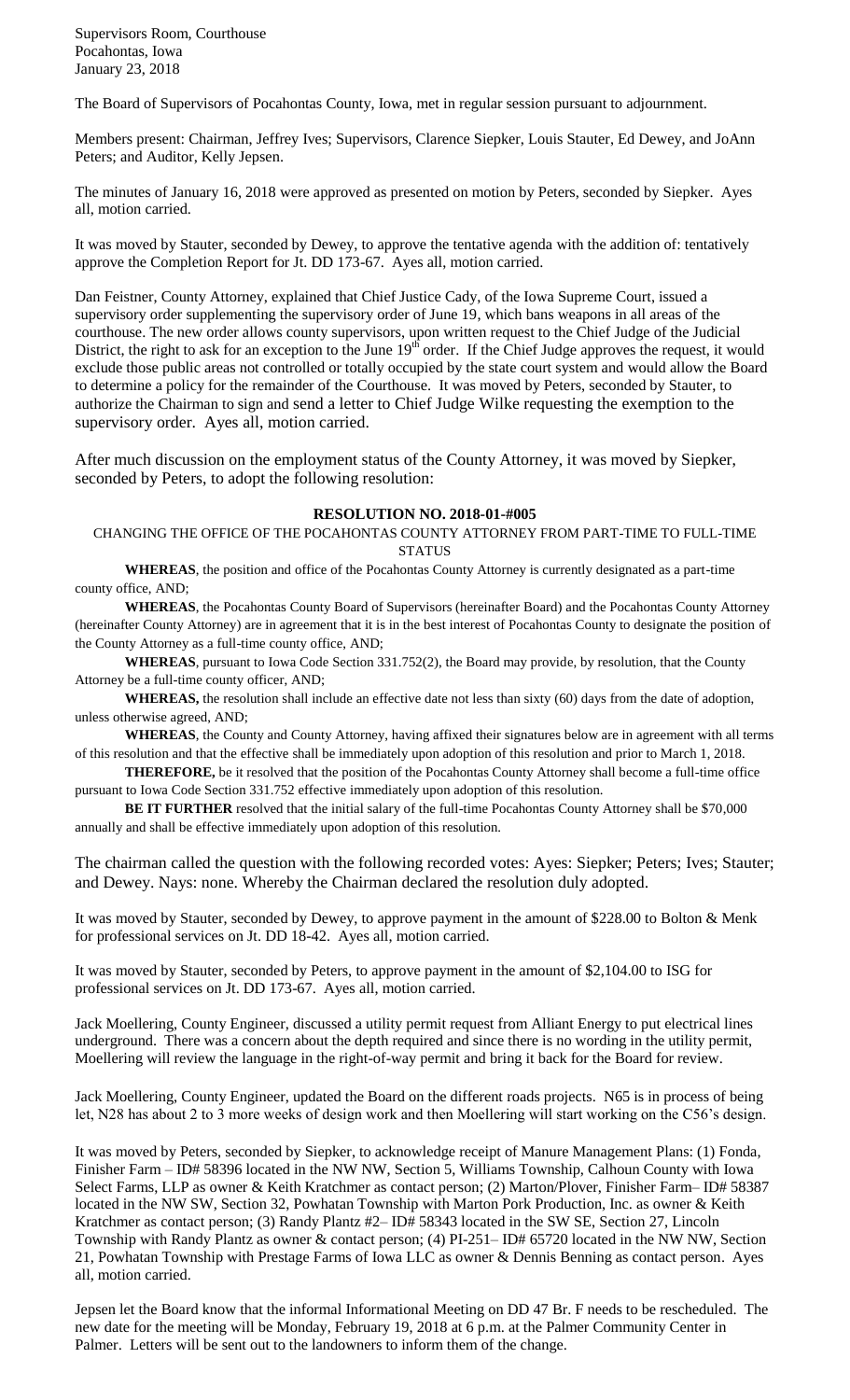Jepsen also gave the Supervisors information she received on e-cigarettes; the Board will read the information and discuss it at a later time. There is a new CAFO application in process. It is to expand the site located in the SE of the NE Section 24, Colfax Township.

| The following claims were audited and allowed: |                                       |                    |                                  |
|------------------------------------------------|---------------------------------------|--------------------|----------------------------------|
| Adv Systems                                    | Copier Ex                             | 139.36             | 1                                |
| Adv Systems<br>Ady Advantage c/o Berndt CPA    | Copy charge<br>Services               | 97.35<br>3550.00   | 1<br>$\mathbf{1}$                |
| E Ahlrichs                                     | Mileage                               | 189.07             | $\mathbf{1}$                     |
| K Aljets                                       | reimb parts                           | 26.02              | $\mathbf{1}$                     |
| Alliant Energy<br>AMEE Central                 | Utilities<br>Ballot Boxes             | 435.63<br>452.00   | $\mathbf{1}$<br>$\mathbf{1}$     |
| Arnold Motor                                   | Parts                                 | 206.72             | $\mathbf{1}$                     |
| N Betten                                       | Mileage                               | 279.30             | $\mathbf{1}$                     |
| <b>B</b> H Energy                              | gas/Pocahontas shops                  | 1652.42<br>602.22  | $\mathbf{1}$<br>$\mathbf{1}$     |
| B H Energy<br>Cal Co ECA                       | Gas<br>Utilities                      | 60.43              | $\mathbf{1}$                     |
| Campbell Supply                                | Parts                                 | 168.36             | $\mathbf{1}$                     |
| Carpenter Uniform                              | Uniform                               | 72.69              | $\mathbf{1}$                     |
| S Cash<br><b>CCDA</b>                          | Mileage<br>Dues                       | 105.55<br>40.00    | $\mathbf{1}$<br>$\mathbf{1}$     |
| CID                                            | Custodial Supplies                    | 343.50             | $\mathbf{1}$                     |
| CenturyLink                                    | Phone                                 | 485.07             | $\overline{4}$                   |
| Cintas                                         | Medical Supplies                      | 46.07<br>55.53     | $\mathbf{1}$<br>$\mathbf{1}$     |
| Clay Co Sheriff<br>Coffmans Lock               | Services<br>Services                  | 145.00             | $\mathbf{1}$                     |
| J Conlin                                       | Mileage                               | 192.39             | $\mathbf{1}$                     |
| James P Conway                                 | Fuel                                  | 44.04              | $\mathbf{1}$                     |
| Counsel<br>Counsel                             | Copier Lease<br>Printer Contracts     | 142.61<br>152.57   | 1<br>$\mathbf{1}$                |
| D&K Implement                                  | Parts                                 | 8.50               | 1                                |
| Cody DeWall                                    | Services                              | 47.00              | 1                                |
| Nicholas J Dirks                               | reimb safety boots                    | 150.00             | $\mathbf{1}$                     |
| Sam Ellingson<br>ESRI                          | Painting<br>ArcGIS Main               | 1550.00<br>1600.00 | $\overline{c}$<br>$\overline{c}$ |
| Family Table                                   | Business Dinner                       | 56.43              | $\mathbf{1}$                     |
| Farm & Home                                    | Supplies                              | 425.67             | 2                                |
| D Ferguson                                     | Offc Supp                             | 13.98              | $\mathbf{1}$                     |
| Fonda Knights of Col.<br>Force America         | Rental Fee<br>Parts                   | 200.00             | $\mathbf{1}$<br>$\mathbf{1}$     |
| Galls                                          | Supplies                              | 120.04<br>112.05   | $\mathbf{1}$                     |
| Genesis                                        | Janitorial                            | 750.00             | 1                                |
| Gilmore City                                   | Utilities                             | 265.02             | $\mathbf{1}$                     |
| Graham Tire                                    | Tires                                 | 530.84             | 1                                |
| T Grau<br>J Hammen                             | Expenses<br>Fuel                      | 1698.66<br>32.90   | 1<br>1                           |
| J Hammen                                       | Meals                                 | 7.25               | $\mathbf{1}$                     |
| HyVee AR                                       | Jail-Medical                          | 175.59             | $\mathbf{1}$                     |
| I & S Group                                    | Drainage                              | 2199.10            | $\mathbf{1}$                     |
| IA Dept of Agriculture<br>IADPS                | Bee Hive Insp<br>Terminal Billing     | 88.92<br>1380.00   | $\mathbf{1}$<br>1                |
| IA DOT                                         | Services                              | 482.02             | $\mathbf{1}$                     |
| IDNR Water Supply                              | Well Permits                          | 150.00             | $\mathbf{1}$                     |
| IA Lakes Elec                                  | unmetered lights                      | 6510.15            | 1                                |
| IA Lakes Elec<br>St Med Exam                   | Utilities<br>Autopsy Serv             | 428.90<br>1543.00  | $\overline{c}$<br>-2             |
| ISU                                            | Training                              | 170.00             | $\mathbf{1}$                     |
| Joe Jennison                                   | Speaking Fee-Annual Mtg               | 200.00             | $\mathbf{1}$                     |
| Johnston Auto                                  | Supplies                              | 271.71             | $\mathbf{1}$                     |
| <b>B</b> Larsen                                | Meal Reimbursement                    | 81.11<br>462.29    | 1<br>$\mathbf{1}$                |
| Laurens Equip<br>Laurens Municipal             | Repairs<br>Telecommunications         | 643.26             | $\mathbf{1}$                     |
| Laurens Municipal                              | Utilities                             | 4.80               | $\mathbf{1}$                     |
| Laurens Plumbing                               | Supplies                              | 365.50             | $\mathbf{1}$                     |
| Machine Shop                                   | hyd fitting/bearing/hose<br>Hand Rail | 298.58<br>379.49   | $\mathbf{1}$<br>$\mathbf{1}$     |
| Machine Shop<br>Machine Shop                   | Repairs                               | 356.70             | $\mathbf{1}$                     |
| Mail Servcs                                    | MVR Notices                           | 247.38             | $\mathbf{1}$                     |
| Mainstay Sys                                   | PC Maintenance                        | 237.00             | $\mathbf{1}$                     |
| Mangold Environ                                | Water Tests                           | 144.00             | $\mathbf{1}$<br>$\mathbf{1}$     |
| Martin Marietta<br>Menards                     | rdstone<br>window/Plover              | 13546.27<br>137.74 | $\mathbf{1}$                     |
| Messenger                                      | Ad                                    | 35.00              | $\mathbf{1}$                     |
| Meyer Electric                                 | Little Clear Panalboard               | 3789.52            | $\mathbf{1}$                     |
| Ben Meyer                                      | reimb mail bos                        | 25.00              | 1                                |
| Mid Co Machinery<br>MidAmeri Energy            | Maintenance<br>Palmer elec            | 198.44<br>75.52    | 1<br>$\mathbf{1}$                |
| MidAmeri Energy                                | Palmer int lts                        | 64.82              | 1                                |
| Midwest Wheel                                  | Supplies                              | 345.11             | 1                                |
| My Laurens                                     | Ad                                    | 130.00             | <sup>1</sup>                     |
| Napa<br>Neopost                                | Supplies<br>Postage                   | 77.36<br>75.00     | 1<br>$\mathbf{1}$                |
| Next Gen Tech                                  | OwnCloud                              | 150.00             | 1                                |
| N Lake Truck                                   | Muffler, oil pan, jumper              | 242.25             | $\mathbf{1}$                     |
| Northland Prod                                 | Supplies                              | 221.95             | 1                                |
| Office Elements<br>Office Elements             | Keyboard<br>Offc Supplies             | 41.23<br>248.59    | $\mathbf{1}$<br>1                |
| Office Elements                                | Office Supplies                       | 177.12             | $\overline{c}$                   |
| Office Elements                                | Paper                                 | 1688.00            | 1                                |
| Office Systems                                 | Copier Exp                            | 486.05             | 1                                |
| Palmer Mutual Tel<br>Pilot Rock                | Phone<br>Uniform                      | 314.92<br>239.00   | 1<br>$\mathbf{1}$                |
| Po Co EMA                                      | Allocation                            | 62000.00           | 1                                |
| Po Co Home Care                                | Services                              | 17037.50           | 3                                |
| Po Co Sec Rd                                   | Mower Repair                          | 120.69             | $\mathbf{1}$                     |
| Po Co Solid Waste<br>Poca Equip                | Solid Waste                           | 9480.44<br>305.18  | 3<br>1                           |
| Poca Ford                                      | Oil, cylinder<br>relay                | 39.78              | 1                                |
| Poca Ford                                      | Vehicle Service                       | 337.17             | 1                                |
| POCA Inn                                       | Lodging                               | 76.11              | $\mathbf{1}$                     |
| Poca Lumber                                    | Cedar                                 | 135.19             | 1                                |
| Poca Manor<br>Pro Co-Op                        | Prisoner Meals<br>Fuel                | 1600.00<br>2383.59 | 1<br>$\sqrt{2}$                  |
| Pro Co-Op                                      | Tire Repair                           | 145.83             | $1\,$                            |
| RB Lumber                                      | Supplies                              | 21.20              | $1\,$                            |